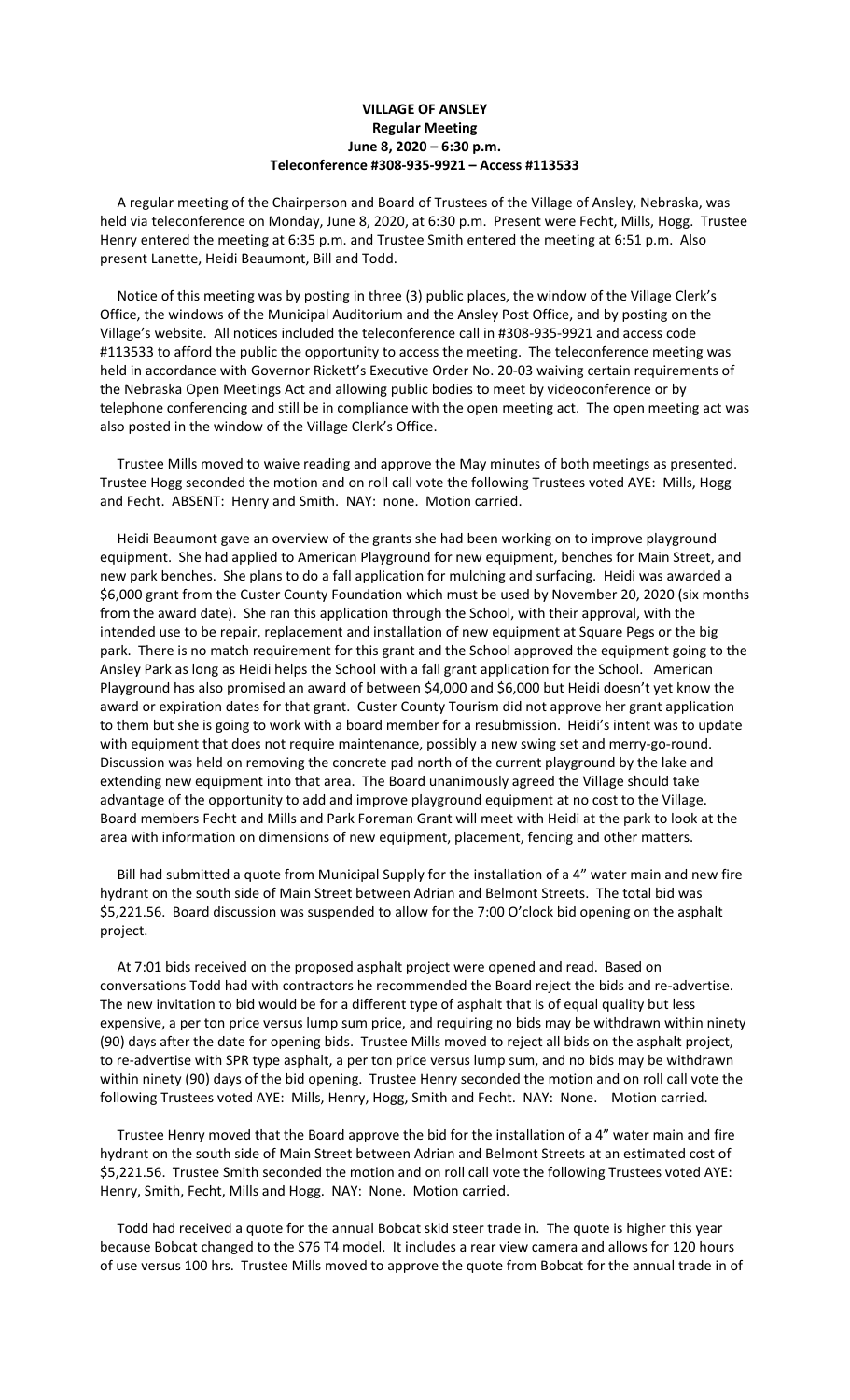the skid steer at a cost of \$3,946.73. Trustee Hogg seconded the motion and on roll call vote the following Trustees voted AYE: Mills, Hogg, Henry, Smith and Fecht. NAY: None. Motion carried.

 Swimming Pool operations for 2020 were discussed. The Board unanimously agreed to open the pool for the 2020 season. Season pass and all costs will remain the same. Parents and/or swimmers will be required to sign waiver forms. Only private lessons will be held this year – no public lessons. For private lessons the fees will be as follows: (1) If the student(s) or their family have a season pass they will pay \$10/week for each student to the Village plus the teaching fee directly to the teacher; (2) if the student(s) or their family do not have a season pass they will pay \$10/week for each student plus \$2.00 per day to the Village plus the teaching fee directly to the teacher. For a non-employee of the pool (Darlene Leitschuck) teaching lessons the fee will be \$15/week to the Village plus the same fees listed above for the student(s) to pay to the Village and the teacher. There will be no concessions at the pool to start the year; possibly to be added later. Afternoon and evening sessions will be set up ahead of pool opening for parents to sign waivers forms. No swimmers will be allowed to swim until a waiver form is signed. If the pool reaches its 25 person capacity of swimmers, the policy will be first in, first out. Policies will be adapted as necessary or as DHM requirements change.

 Trustee Smith moved to appoint Starla Divine as Pool Manager for the 2020 season and Jasmin Pineda-Dominguez as Assistant Manager. Trustee Henry seconded the motion and on roll call vote the following Trustees voted AYE: Smith, Henry, Fecht, Hogg and Mills. NAY: None. Motion carried.

 Discussion was held on reopening the Municipal Auditorium, the Park Picnic Shelter and the Village Office to the public. The Board agreed to open the Municipal Auditorium and Picnic Shelter and users would be required to sign the License Management Agreement. They left reopening the Village Office to the discretion of the Clerk.

 The Village can continue to use the compost site until the end of the current lease which is 8-31-2020. After that date Mr. Stunkel did not want to renew the lease but would sell the site to the Village. Chairperson Fecht is going to ask Mr. Stunkel if he would consider extending the Village's use of the site for another year to offset the judgment that was awarded to the Village by the court.

 The Board discussed current Village policy on fencing requirements for private pools. Both the League legal staff and Attorney White recommended amending the regulations before any permits are issued that deviate from the established ordinance. Items discussed included swimming pool definitions, fence heights, in ground and above ground pools, perimeter from the fence to the pool edge. A special meeting will be held at 6:30 p.m. on Monday, June 15<sup>th</sup> at the Municipal Auditorium to discuss any proposed changes.

 Trustee Smith and Trustee Mills volunteered to conduct employee evaluations during the month of June with a report to the Board at the July meeting.

 Department Head Reports – Todd verified the information on the asphalt project and the need to readvertise with new specifications. He has stopped several trucks thru town and explained they are prohibited and should be following the detour. We have received some assistance from the County Sheriff's office and the thru truck traffic has slowed in the past week.

 Bill reported that MEAN is in the process of assisting Ansley with renewal of our operating permit at the light plant. The annual capacity test on the generators will take place on June 25<sup>th</sup>. The first quadrant of the GIS mapping is completed and once the pool is up and going he will start on the 2<sup>nd</sup> quadrant. Electric and water service has been installed at the new housing construction site.

 Lanette reported the following: (1) 3 new benches for the Municipal Auditorium have been received  $-$  2 donated by families and the 3<sup>rd</sup> bench purchased by the Village; (2) Accounting & Finance Conference this year is being offered online and the sessions will be available live in June, July & August with the recorded sessions available until September  $8<sup>th</sup>$  for viewing; (3) the teleconference/video conferencing options will not be available for board meetings after June 30<sup>th</sup> so the July meeting will be held at the Municipal Auditorium to comply with the 6' social distancing requirement; (4) the new AC units have been installed at the Municipal Auditorium; (5) water and sewer bond payments are due 6- 15-2020 and Lanette will have to go to Broken Bow to sign the wire documents; (6) the Village received a \$10,000 grant from Custer County Tourism for the walking path; (7) the Village did not receive a grant from Custer County Foundation for the sand volleyball court as they awarded a grant to Spartan Foundation for the equipment on that project; (8) UHC is granting a credit on the July health insurance in response to COVID-19 but did not specify the amount; (9)information received from NE DOT and standards they are going to require will probably make the walking path section along Hwy 2 too difficult and too expensive to consider.